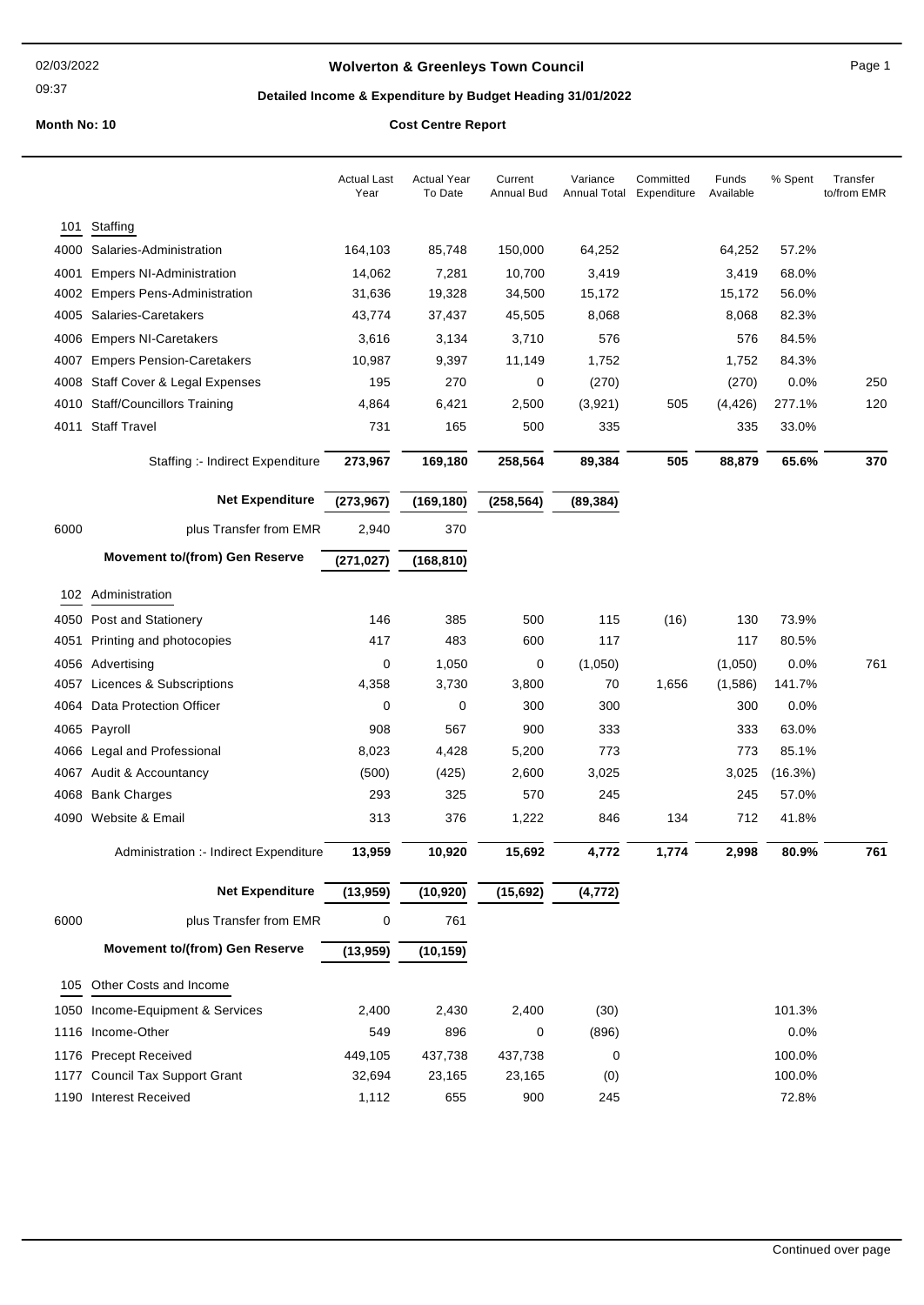### 02/03/2022

## 09:37

## **Wolverton & Greenleys Town Council** Magness Council Page 2

## **Detailed Income & Expenditure by Budget Heading 31/01/2022**

|          |                                           | <b>Actual Last</b><br>Year | <b>Actual Year</b><br>To Date | Current<br>Annual Bud | Variance<br>Annual Total | Committed<br>Expenditure | Funds<br>Available | % Spent       | Transfer<br>to/from EMR |
|----------|-------------------------------------------|----------------------------|-------------------------------|-----------------------|--------------------------|--------------------------|--------------------|---------------|-------------------------|
|          | 1191 Lamit Property Fund                  | 4,100                      | 3,583                         | 3,000                 | (583)                    |                          |                    | 119.4%        |                         |
|          | Other Costs and Income :- Income          | 489,960                    | 468,467                       | 467,203               | (1, 264)                 |                          |                    | 100.3%        | 0                       |
|          | <b>Net Income</b>                         | 489,960                    | 468,467                       | 467,203               | (1, 264)                 |                          |                    |               |                         |
| 6001     | less Transfer to EMR                      | 57,400                     | 0                             |                       |                          |                          |                    |               |                         |
|          | <b>Movement to/(from) Gen Reserve</b>     | 432,560                    | 468,467                       |                       |                          |                          |                    |               |                         |
| 201      | Town Hall-Running                         |                            |                               |                       |                          |                          |                    |               |                         |
|          | 1000 Rent from Tenants                    | 20,232                     | 17,338                        | 20,760                | 3,422                    |                          |                    | 83.5%         |                         |
| 1010     | <b>Library Recharges</b>                  | 7,000                      | 7,000                         | 7,000                 | 0                        |                          |                    | 100.0%        |                         |
|          | 1110 Income-Meeting Room                  | 14                         | 48                            | 500                   | 452                      |                          |                    | 9.6%          |                         |
|          | 1116 Income-Other                         | 1,021                      | 1,261                         | 500                   | (761)                    |                          |                    | 252.2%        |                         |
|          |                                           |                            |                               |                       |                          |                          |                    |               |                         |
|          | Town Hall-Running :- Income               | 28,267                     | 25,647                        | 28,760                | 3,113                    |                          |                    | 89.2%         | $\mathbf 0$             |
|          | 4058 IT Costs                             | 7,340                      | 8,363                         | 8,600                 | 237                      |                          | 237                | 97.2%         |                         |
|          | 4100 Rates                                | 5,993                      | 6,174                         | 6,100                 | (74)                     |                          | (74)               | 101.2%        |                         |
|          | 4101 Water Charges                        | 377                        | 239                           | 400                   | 161                      |                          | 161                | 59.6%         |                         |
| 4110 Gas |                                           | 3,385                      | 2,658                         | 2,000                 | (658)                    |                          | (658)              | 132.9%        |                         |
| 4111     | Electricity                               | 2,508                      | 3,526                         | 4,325                 | 799                      |                          | 799                | 81.5%         |                         |
|          | 4115 Telephone<br>4116 Internet           | 13<br>597                  | 28<br>488                     | 1,300<br>650          | 1,272<br>162             |                          | 1,272<br>162       | 2.2%<br>75.1% |                         |
| 4120     | Town Hall-Minor Expenses                  | 294                        | 934                           | 1,500                 | 566                      | 35                       | 532                | 64.6%         |                         |
| 4125     | Town Hall-Maintenance                     | 4,693                      | 5,904                         | 1,000                 | (4,904)                  | 551                      | (5, 455)           | 645.5%        | 5,819                   |
|          | 4126 Cleaning                             | 5,582                      | 3,629                         | 7,050                 | 3,421                    |                          | 3,421              | 51.5%         |                         |
|          | 4128 Town Hall-Security                   | 1,035                      | 2,570                         | 1,300                 | (1, 270)                 |                          | (1,270)            | 197.7%        | 2,250                   |
| 4140     | <b>PWLB-Repayments</b>                    | 40,953                     | 40,953                        | 41,000                | 47                       |                          | 47                 | 99.9%         |                         |
|          | 4315 Equipmt Purchase & Maint.            | 3,339                      | 3,088                         | 15,500                | 12,413                   |                          | 12,413             | 19.9%         |                         |
|          |                                           |                            |                               |                       |                          |                          |                    |               |                         |
|          | Town Hall-Running :- Indirect Expenditure | 76,109                     | 78,554                        | 90,725                | 12,171                   | 585                      | 11,586             | 87.2%         | 8,069                   |
|          | Net Income over Expenditure               | (47, 842)                  | (52, 907)                     | (61, 965)             | (9,058)                  |                          |                    |               |                         |
| 6000     | plus Transfer from EMR                    | 0                          | 8,069                         |                       |                          |                          |                    |               |                         |
|          | <b>Movement to/(from) Gen Reserve</b>     | (47, 842)                  | (44, 838)                     |                       |                          |                          |                    |               |                         |
| 203      | <b>Leased Assets</b>                      |                            |                               |                       |                          |                          |                    |               |                         |
|          | 4152 Greenleys Depot                      | 1,768                      | (1, 476)                      | 2,000                 | 3,476                    | 10                       | 3,466              | (73.3%)       |                         |
|          | 4153 Water Tower                          | 2,084                      | 1,797                         | 500                   | (1, 297)                 |                          | (1, 297)           | 359.3%        |                         |
|          | 4155 Urban Farm                           | 140                        | 561                           | 500                   | (61)                     |                          | (61)               | 112.2%        |                         |
|          | 4315 Equipmt Purchase & Maint.            | 0                          | 1,473                         | 0                     | (1, 473)                 |                          | (1, 473)           | 0.0%          | 884                     |
|          |                                           |                            |                               |                       |                          |                          |                    |               |                         |
|          | Leased Assets :- Indirect Expenditure     | 3,992                      | 2,355                         | 3,000                 | 645                      | 10                       | 635                | 78.8%         | 884                     |
|          | <b>Net Expenditure</b>                    | (3,992)                    | (2, 355)                      | (3,000)               | (645)                    |                          |                    |               |                         |
| 6000     | plus Transfer from EMR                    | 0                          | 884                           |                       |                          |                          |                    |               |                         |
|          | <b>Movement to/(from) Gen Reserve</b>     | (3,992)                    | (1, 471)                      |                       |                          |                          |                    |               |                         |
|          |                                           |                            |                               |                       |                          |                          |                    |               |                         |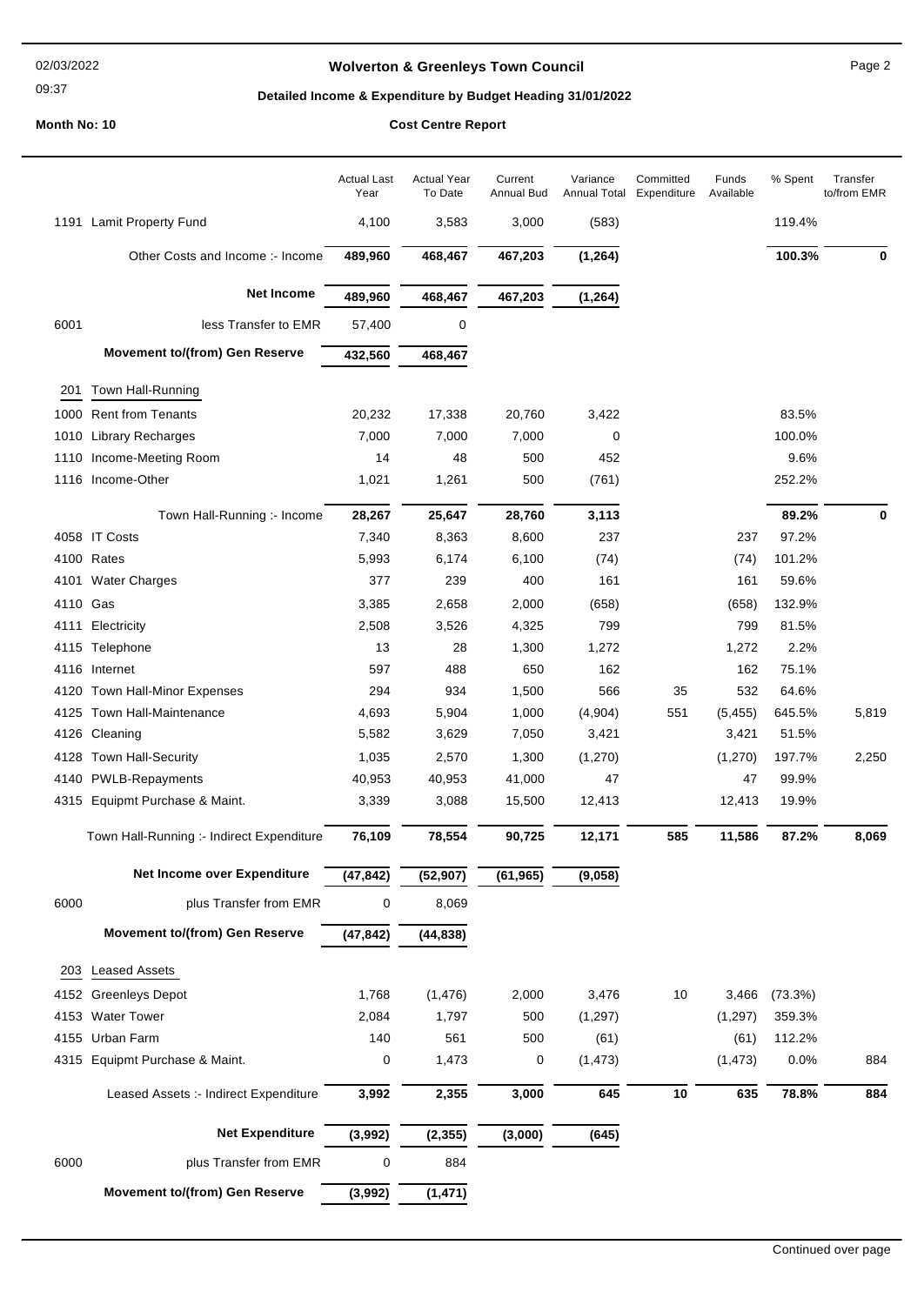09:37

## **Wolverton & Greenleys Town Council** Magness Council Page 3

## **Detailed Income & Expenditure by Budget Heading 31/01/2022**

|          |                                          | <b>Actual Last</b><br>Year | <b>Actual Year</b><br>To Date | Current<br><b>Annual Bud</b> | Variance<br>Annual Total | Committed<br>Expenditure | Funds<br>Available | % Spent | Transfer<br>to/from EMR |
|----------|------------------------------------------|----------------------------|-------------------------------|------------------------------|--------------------------|--------------------------|--------------------|---------|-------------------------|
|          | 210 Allotments                           |                            |                               |                              |                          |                          |                    |         |                         |
| 1020     | <b>Community Orchard</b>                 | 47                         | 47                            | 58                           | 11                       |                          |                    | 80.7%   |                         |
| 1021     | Hodge Furze                              | 51                         | (49)                          | 0                            | 49                       |                          |                    | 0.0%    |                         |
|          | 1022 Old Wolverton                       | 675                        | 968                           | 706                          | (262)                    |                          |                    | 137.1%  |                         |
|          | 1023 Stacey Hill                         | 5,591                      | 5,890                         | 5,809                        | (81)                     |                          |                    | 101.4%  |                         |
|          | Allotments :- Income                     | 6,364                      | 6,856                         | 6,573                        | (283)                    |                          |                    | 104.3%  | 0                       |
|          | 4209 In Bloom                            | 0                          | 30                            | 0                            | (30)                     |                          | (30)               | 0.0%    |                         |
| 4400     | <b>General Allotment Costs</b>           | 404                        | 343                           | 0                            | (343)                    |                          | (343)              | 0.0%    |                         |
| 4405     | <b>Stacey Hill Expenses</b>              | 1,854                      | 1,796                         | 1,750                        | (46)                     | 138                      | (184)              | 110.5%  |                         |
| 4407     | Old Wolverton                            | 429                        | 192                           | 490                          | 298                      |                          | 298                | 39.2%   |                         |
|          | 4408 Orchard Allotments                  | 332                        | 88                            | 350                          | 262                      |                          | 262                | 25.2%   |                         |
|          | Allotments :- Indirect Expenditure       | 3,018                      | 2,449                         | 2,590                        | 141                      | 138                      | 3                  | 99.9%   | 0                       |
|          | Net Income over Expenditure              | 3,346                      | 4,407                         | 3,983                        | (424)                    |                          |                    |         |                         |
| 301      | <b>Community Grants</b>                  |                            |                               |                              |                          |                          |                    |         |                         |
|          | 1117 Income-Grants                       | 30,254                     | 12,400                        | 0                            | (12, 400)                |                          |                    | 0.0%    | 27,600                  |
|          | Community Grants :- Income               | 30,254                     | 12,400                        | 0                            | (12, 400)                |                          |                    |         | 27,600                  |
|          | 4200 Remembrance                         | 38                         | 85                            | 700                          | 615                      |                          | 615                | 12.1%   |                         |
| 4201     | Grants                                   | 9,540                      | 9,083                         | 8,000                        | (1,083)                  | 406                      | (1,489)            | 118.6%  | 7,083                   |
| 4207 CAB |                                          | 0                          | 2,925                         | 7,500                        | 4,575                    |                          | 4,575              | 39.0%   |                         |
|          | 4379 New Projects                        | 698                        | 247                           | 0                            | (247)                    |                          | (247)              | 0.0%    | 247                     |
|          | Community Grants :- Indirect Expenditure | 10,276                     | 12,340                        | 16,200                       | 3,860                    | 406                      | 3,454              | 78.7%   | 7,331                   |
|          | Net Income over Expenditure              | 19,978                     | 60                            | (16, 200)                    | (16, 260)                |                          |                    |         |                         |
| 6000     | plus Transfer from EMR                   | $\mathbf 0$                | 14,931                        |                              |                          |                          |                    |         |                         |
| 6001     | less Transfer to EMR                     | 19,000                     | 20,000                        |                              |                          |                          |                    |         |                         |
|          | <b>Movement to/(from) Gen Reserve</b>    | 978                        | (5,010)                       |                              |                          |                          |                    |         |                         |
| 305      | <b>Community Projects</b>                |                            |                               |                              |                          |                          |                    |         |                         |
|          | 1002 In Bloom income                     | 0                          | 40                            | 0                            | (40)                     |                          |                    | 0.0%    |                         |
|          | 1100 Income-Newsletter & Adverts         | 1,818                      | 1,713                         | 3,000                        | 1,287                    |                          |                    | 57.1%   |                         |
|          | 1125 Hodge Lea Meeting Place             | 795                        | 3,157                         | 4,500                        | 1,343                    |                          |                    | 70.2%   |                         |
|          | Community Projects :- Income             | 2,613                      | 4,910                         | 7,500                        | 2,590                    |                          |                    | 65.5%   | 0                       |
|          | 4230 Floodlight Running Costs            | 220                        | 390                           | 375                          | (15)                     |                          | (15)               | 103.9%  |                         |
| 4231     | Digital Inclusion                        | (59)                       | 0                             | 1,000                        | 1,000                    |                          | 1,000              | 0.0%    |                         |
|          | 4235 Newsletter Costs                    | 18,012                     | 11,975                        | 15,500                       | 3,525                    | 1,280                    | 2,245              | 85.5%   |                         |
|          | 4261 Hodge Lea Meeting Place             | 3,696                      | 3,790                         | 4,500                        | 710                      |                          | 710                | 84.2%   |                         |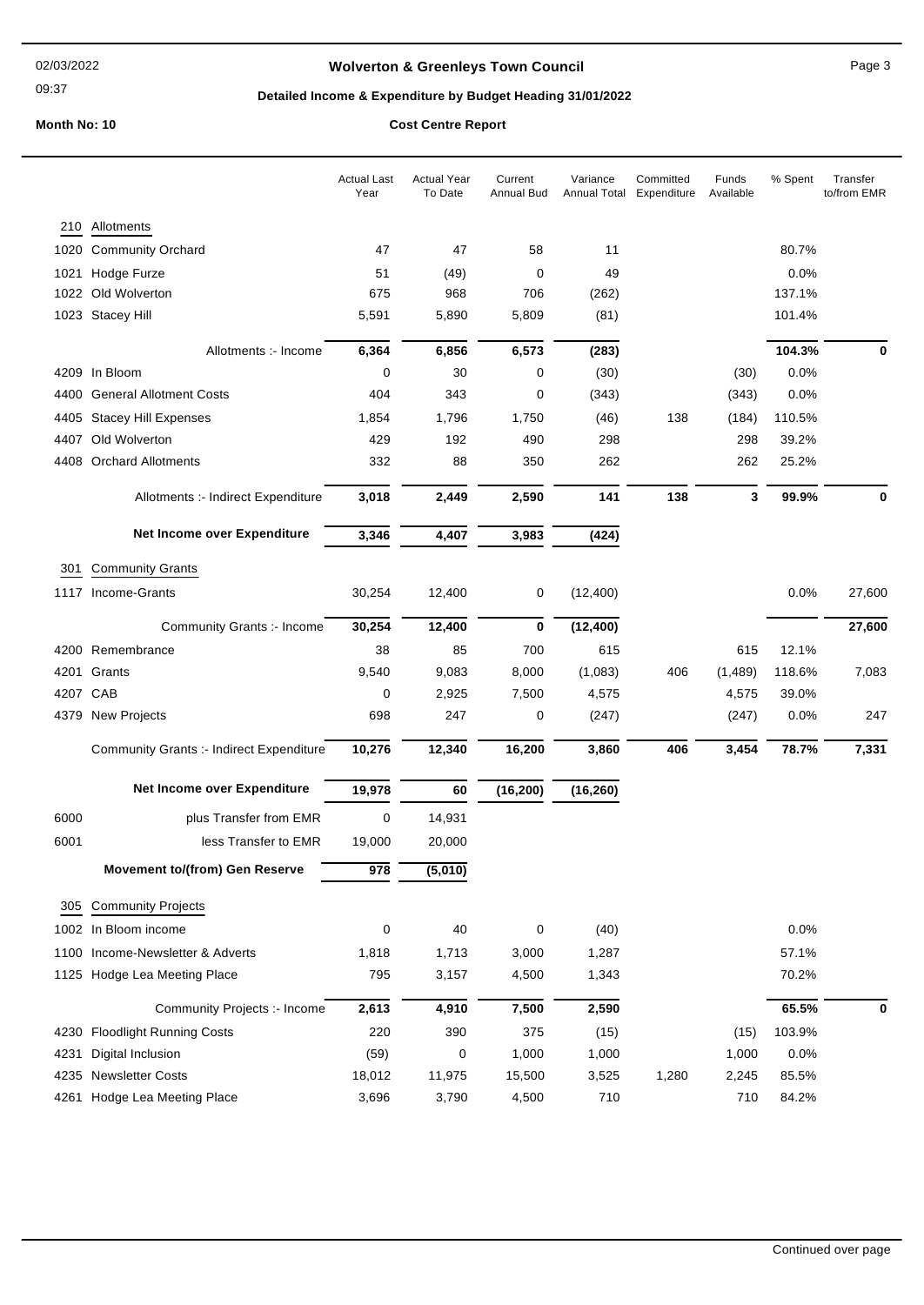### 02/03/2022

09:37

# **Wolverton & Greenleys Town Council** Magnetic Page 4

## **Detailed Income & Expenditure by Budget Heading 31/01/2022**

|      |                                                 | <b>Actual Last</b><br>Year | <b>Actual Year</b><br>To Date | Current<br><b>Annual Bud</b> | Variance<br>Annual Total | Committed<br>Expenditure | Funds<br>Available | % Spent | Transfer<br>to/from EMR |
|------|-------------------------------------------------|----------------------------|-------------------------------|------------------------------|--------------------------|--------------------------|--------------------|---------|-------------------------|
|      | 4263 Greenleys Community Garden                 | 0                          | 0                             | 0                            | 0                        | (1,025)                  | 1,025              | 0.0%    |                         |
|      | 4265 Youth work                                 | 0                          | 0                             | 500                          | 500                      |                          | 500                | 0.0%    |                         |
| 4315 | Equipmt Purchase & Maint.                       | 0                          | 41                            | 0                            | (41)                     |                          | (41)               | 0.0%    |                         |
| 4379 | <b>New Projects</b>                             | 1,534                      | 90                            | 10,000                       | 9,910                    |                          | 9,910              | 0.9%    | 90                      |
|      | Community Projects :- Indirect Expenditure      | 23,403                     | 16,286                        | 31,875                       | 15,589                   | 255                      | 15,334             | 51.9%   | 90                      |
|      | Net Income over Expenditure                     | (20, 790)                  | (11, 376)                     | (24, 375)                    | (12,999)                 |                          |                    |         |                         |
| 6000 | plus Transfer from EMR                          | 1,093                      | 90                            |                              |                          |                          |                    |         |                         |
|      | <b>Movement to/(from) Gen Reserve</b>           | (19, 697)                  | (11, 286)                     |                              |                          |                          |                    |         |                         |
| 310  | <b>Community Events</b>                         |                            |                               |                              |                          |                          |                    |         |                         |
| 1105 | Income-Twinning                                 | 0                          | 0                             | 1,000                        | 1,000                    |                          |                    | 0.0%    |                         |
| 1106 | Income - Fireworks                              | 0                          | 0                             | 2,300                        | 2,300                    |                          |                    | 0.0%    |                         |
| 1107 | Income - Town Trail App                         | 0                          | 0                             | 500                          | 500                      |                          |                    | 0.0%    |                         |
| 1108 | Income-New projects                             | (350)                      | 0                             | 0                            | 0                        |                          |                    | 0.0%    |                         |
| 1109 | Income - Summer Festival                        | (120)                      | 0                             | 0                            | 0                        |                          |                    | 0.0%    |                         |
|      | Community Events :- Income                      | (470)                      | 0                             | 3,800                        | 3,800                    |                          |                    | 0.0%    | 0                       |
|      | 4274 Summer Festival                            | 519                        | 3,720                         | 2,500                        | (1,220)                  |                          | (1,220)            | 148.8%  |                         |
| 4275 | Town Twinning                                   | 50                         | 0                             | 1,000                        | 1,000                    |                          | 1,000              | 0.0%    |                         |
|      | 4277 Fireworks                                  | 0                          | 1,563                         | 8,500                        | 6,938                    | 1,388                    | 5,550              | 34.7%   |                         |
| 4278 | <b>Lantern Festival</b>                         | 1,821                      | 0                             | 5,140                        | 5,140                    |                          | 5,140              | 0.0%    |                         |
| 4299 | <b>Other Events</b>                             | 0                          | 5,838                         | 0                            | (5,838)                  | 1                        | (5,839)            | 0.0%    | 5,838                   |
|      | <b>Community Events :- Indirect Expenditure</b> | 2,390                      | 11,121                        | 17,140                       | 6,019                    | 1,388                    | 4,631              | 73.0%   | 5,838                   |
|      | Net Income over Expenditure                     | (2,860)                    | (11, 121)                     | (13, 340)                    | (2, 219)                 |                          |                    |         |                         |
| 6000 | plus Transfer from EMR                          | 1,038                      | 5,838                         |                              |                          |                          |                    |         |                         |
| 6001 | less Transfer to EMR                            | (574)                      | 0                             |                              |                          |                          |                    |         |                         |
|      | Movement to/(from) Gen Reserve                  | (1, 248)                   | (5, 282)                      |                              |                          |                          |                    |         |                         |
| 401  | Town Upkeep                                     |                            |                               |                              |                          |                          |                    |         |                         |
| 4209 | In Bloom                                        | 2,556                      | 2,325                         | 2,500                        | 175                      | 745                      | (570)              | 122.8%  | 641                     |
| 4300 | Christmas Lights Running                        | 0                          | 16                            | 250                          | 234                      |                          | 234                | 6.2%    |                         |
| 4301 | <b>Christmas Trees</b>                          | 0                          | 14                            | 0                            | (14)                     |                          | (14)               | 0.0%    |                         |
|      | 4302 Dog Waste Collection                       | 12,713                     | 9,968                         | 12,000                       | 2,032                    |                          | 2,032              | 83.1%   |                         |
|      | 4303 Road Sweeping                              | 1,653                      | 0                             | 0                            | 0                        |                          | 0                  | 0.0%    |                         |
|      | 4310 Caretaker Costs                            | 276                        | 76                            | 100                          | 24                       |                          | 24                 | 76.1%   |                         |
|      | 4315 Equipmt Purchase & Maint.                  | 0                          | 2,223                         | 0                            | (2, 223)                 |                          | (2, 223)           | 0.0%    |                         |
|      | 4316 Planting                                   | 15,263                     | 10,171                        | 14,000                       | 3,829                    |                          | 3,829              | 72.6%   | 187                     |
|      | 4319 Weed Machine Operation                     | 0                          | 954                           | 0                            | (954)                    |                          | (954)              | 0.0%    |                         |